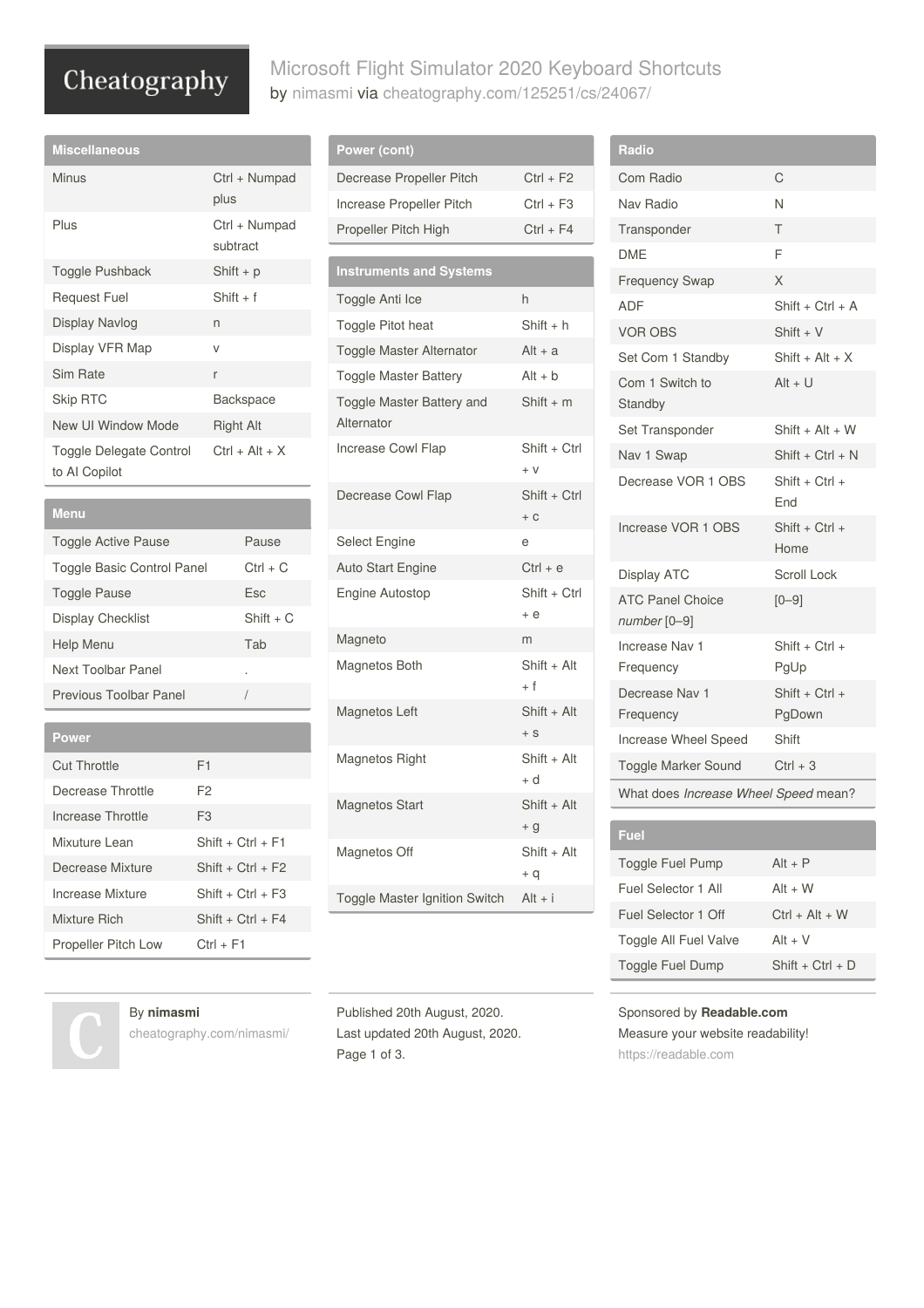# Cheatography

## Microsoft Flight Simulator 2020 Keyboard Shortcuts by [nimasmi](http://www.cheatography.com/nimasmi/) via [cheatography.com/125251/cs/24067/](http://www.cheatography.com/nimasmi/cheat-sheets/microsoft-flight-simulator-2020)

| <b>Secondary Control Surfaces</b>             |                            |
|-----------------------------------------------|----------------------------|
| <b>Retract Flaps</b>                          | F <sub>5</sub>             |
| Decrease Flaps                                | F <sub>6</sub>             |
| <b>Increase Flaps</b>                         | F7                         |
| <b>Extend Flaps</b>                           | F8                         |
| <b>Toggle Spoilers</b>                        | T                          |
| <b>Trimming</b>                               |                            |
|                                               |                            |
| Elevator Trim Up<br><b>Elevator Trim Down</b> | Keypad 1                   |
|                                               | Keypad 7                   |
| <b>Rudder Trim Left</b>                       | Ctrl + Keypad 0            |
| <b>Rudder Trim Right</b>                      | Ctrl + Keypad Enter        |
| Aileron Trim Left                             | Ctrl + Keypad 4            |
| Aileron Trim Right                            | Ctrl + Keypad 6            |
| <b>Brakes</b>                                 |                            |
| <b>Apply Brakes</b>                           |                            |
| Left Brake                                    | Keypad*                    |
| <b>Right Brake</b>                            | Keypad -                   |
| <b>Toggle Parking Brake</b>                   | $Ctrl + .$                 |
| <b>Exterior Lights</b>                        |                            |
|                                               | Alt + H                    |
| Toggle Beacon<br>Light                        |                            |
| <b>Toggle Strobes</b>                         | Ο                          |
| Togle Nav Lights                              | Alt + N                    |
| <b>Toggle Taxi Lights</b>                     | $Alt + J$                  |
| Toggle Landing<br>Lights                      | $Ctrl + L$                 |
| Landing Lights Up                             | Shift + Ctrl + Keypad<br>8 |
| Langing Lights<br>Down                        | Shift + Ctrl + Keypad<br>2 |
| Landing Lights Left                           | Shift + Ctrl + Keypad<br>4 |
| Landing Lights Right                          | Shift + Ctrl + Keypad<br>6 |
| <b>Landing Lights</b><br>Home                 | Shift + Ctrl + Keypad<br>5 |

By **nimasmi**

[cheatography.com/nimasmi/](http://www.cheatography.com/nimasmi/)

| <b>Flight Instruments</b>               |                    |
|-----------------------------------------|--------------------|
| Select Airspeed Bug                     | $Shift + Crit + r$ |
| Select Altitude Bug                     | $Shift + Crit + z$ |
| <b>Toggle Autorudder</b>                | $Shift + Crit + u$ |
| <b>Set Altimeter</b>                    | b                  |
| Decrease Heading Bug                    | Ctrl + Del         |
| Increase Heading Bug                    | Ctrl + Insert      |
| Select Heading Bug                      | $Shift + Crit + h$ |
| Set Heading Indicator                   | d                  |
| <b>Toggle Alternate Static</b>          | $Alt + s$          |
|                                         |                    |
|                                         |                    |
| Camera - Instruments                    |                    |
| <b>Next</b>                             | A                  |
| Previous                                | $Shift + A$        |
| <b>Select Next POI</b>                  | PgUp               |
| Next Smartcam Target                    | $Ctrl +$<br>PgUp   |
| Previous Smartcam Target                | $Ctrl +$<br>PgDown |
| <b>Toggle Follow Smartcam</b><br>Target | PgDown             |
| Set Custom Smartcam Target              | Τ                  |

| Set Custom Smartcam Target               | т                 |
|------------------------------------------|-------------------|
| Unset Custom Smartcam<br>Target          | $Shift + T$       |
| <b>Reset Smartcam</b>                    | $Ctrl + F$        |
| Camera Al Player                         | $C$ trl +<br>Home |
| Toggle Instrument View<br>$number [0-9]$ | $Ctrl + [0-9]$    |

| Camera — External               |               |
|---------------------------------|---------------|
| Zoom In                         | $^{+}$        |
| Zoom Out                        |               |
| <b>External Quickview Top</b>   | Ctrl + Up     |
| External Quickview Rear         | Ctrl + Down   |
| External Quickview Left         | $Ctrl + left$ |
| <b>External Quickview Right</b> | Ctrl + Right  |
| <b>Reset External View</b>      | Ctrl + Space  |

Published 20th August, 2020. Last updated 20th August, 2020. Page 2 of 3.

| <b>Interior Lights</b>                       |                             |
|----------------------------------------------|-----------------------------|
| <b>Toggle Lights</b>                         | L                           |
| <b>Toggle Flashlight</b>                     | Alt + L                     |
| Camera — Fixed                               |                             |
| <b>Next Fixed Camera</b>                     | A                           |
| <b>Previous Fixed Camera</b>                 | $Shift + A$                 |
| <b>Reset Fixed Camera</b>                    | F                           |
| <b>Toggle Fixed Camera</b><br>$number [0-9]$ | Ctrl + Shift +<br>$[0 - 9]$ |
| Camera Mode Switches                         |                             |
| Cockpit/External View Mode                   | End                         |
| <b>Toggle Drone</b>                          | Insert                      |
|                                              |                             |
| <b>Cockpit Camera</b>                        |                             |
| <b>Cockpit View Upper</b>                    | Space                       |
| <b>Reset Cockpit View</b>                    | Ctrl + Space                |
| <b>Toggle Smart Camera</b>                   | S                           |
| Zoom In                                      | $=$                         |
| Zoom Out                                     |                             |
| <b>Translate View Left</b>                   | Left                        |
| <b>Translate View Right</b>                  | Right                       |
| Increase View Height                         | Up                          |
| Decrease View Height                         | Down                        |
| <b>Translate View Forward</b>                | Right Alt +<br>Up           |
| <b>Translate View Backward</b>               | Right Alt +<br>Down         |
| Load next custom camera                      | Κ                           |
| Load previous custom<br>camera               | $Shift + K$                 |
| <b>Load Custom Camera</b><br>number [0-9]    | $Alt + [0 - 9]$             |
| Save Custom Camera<br>number [0-9]           | Ctrl + Alt +<br>$[0 - 9]$   |
| Look Up                                      | Shift + Up                  |
| Look Down                                    | Shift + Down                |
| Look Left                                    | Shift + Left                |
| Look Right                                   | Shift + Right               |

Sponsored by **Readable.com** Measure your website readability! <https://readable.com>